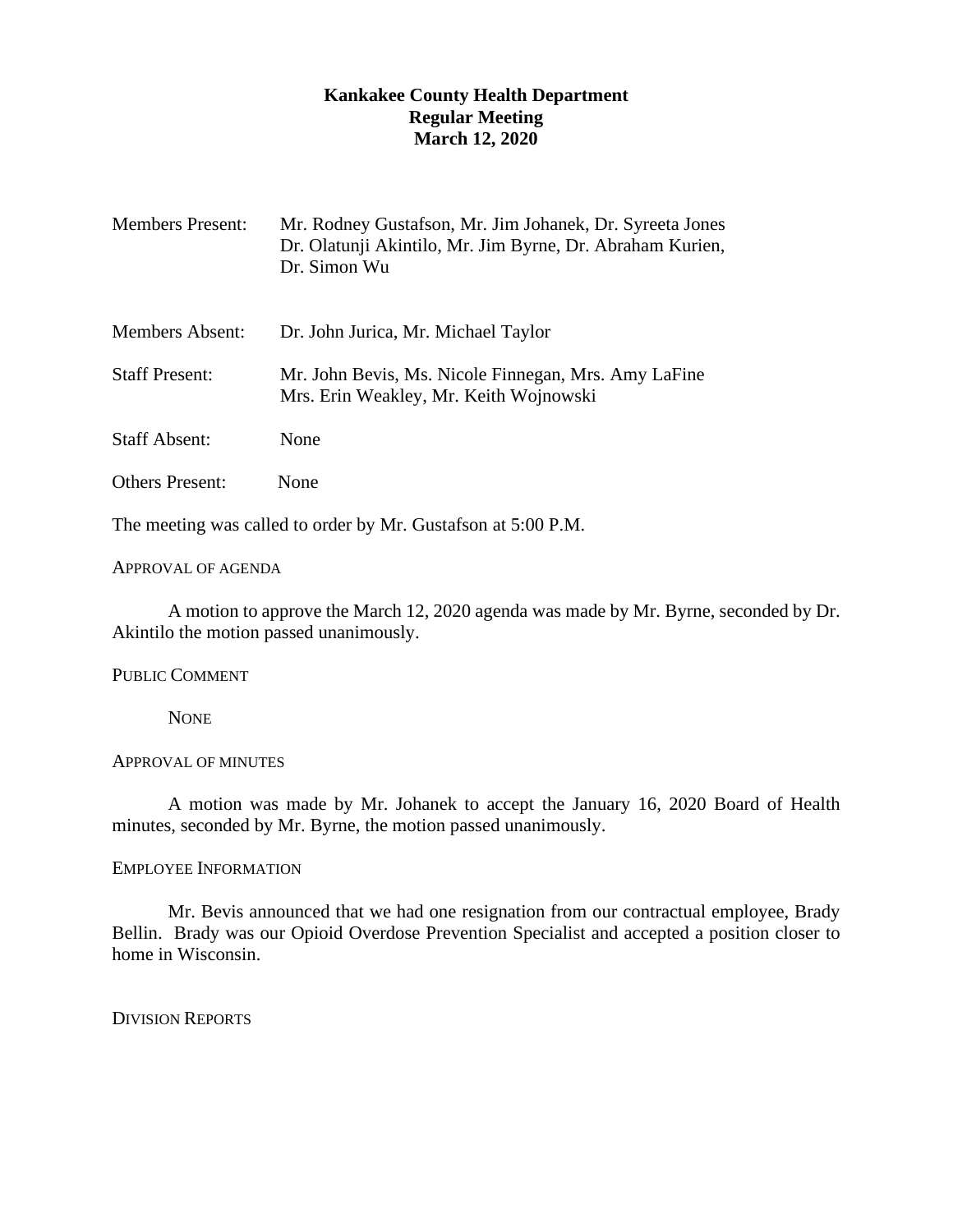# *Client Services*

Mr. Bevis introduced our Communicable Disease Coordinator, Kristen Dozier. He explained that she and her team of nurses have been tirelessly working on COVID-19 related planning and he thanked her for all the time and hard work she has invested thus far.

Mrs. LaFine introduced the Family Connect Illinois Needs Assessment program sponsored through Ounce of Prevention and Success by Six. She explained that it's a universal approach to include every baby born in our community.

Mrs. LaFine also updated the Board on free sign language classes that were offered by Jackie Hernandez through the Bradley/Bourbonnais school district. We are happy to announce that six of our employees attended the eight weeks of sign language training and have been able to implement those skills as needed during app it to communicate with our clients.

# *Environmental Health*

Mr. Wojnowski updated the Board regarding the current LHPG Audit. This audit occurs every three years and reviews our food, water, and sewage programs. At this point, they are in the process of conducting the audit and we intend to update the Board once we have anything to report.

Mr. Wojnowski also updated the Board that all establishments have been licensed for 2020. They had had until January  $15<sup>th</sup>$  to complete licensing without additional fees and we are happy to report that the process is completed.

Mr. Wojnowski also gave an update on the Lemonade law. He explained that this was introduced as a bill. If you remember, we had an issue in the past with someone in the community operating a lemonade stand with no water or sewer. They were then bottling their own lemonade with ingredients other than lemonade. We believe that we did our due diligence by educating them on what they should be doing, and we will continue to monitor this going forward.

# *Administrator's Report*

Mr. Bevis updated the Board on many of the meetings he has currently attended in the community. He also realizes that the biggest concern right now is COVID-19 so he wants to take this time to update the Board on what we at the Health Department have been doing. Mr. Bevis advised that he has been talking to Government Officials, Mayors, County Officials, Department Heads, Radio Stations, and putting out all the information that we have at this time. The information is changing every day, therefore as of now we currently have no positive cases in the county. Mr. Bevis then explained that it's not a question of if, but a question of when we will have confirmed positives. At this time, we are trying to calm the fear and let the public know that there is no need to panic. Mr. Bevis also gave the Board our website and hotline information to refer the public to for the most up to date information. Mr. Bevis explained that he has also spoken to KCC, Olivet, and the Superintendents, asking when or if, they will have to close. Regarding school closures, we will be working closely with IDPH and passing the information down as soon as we are informed. Mr. Bevis explained that at this time the incubation period seems to be 7-14 days, and we are waiting on commercial labs to have test kits ready Mr. Bevis then announced that he wanted to applaud the entire Health Department for all of their help with information and working together to get the information out to the appropriate people as we receive it.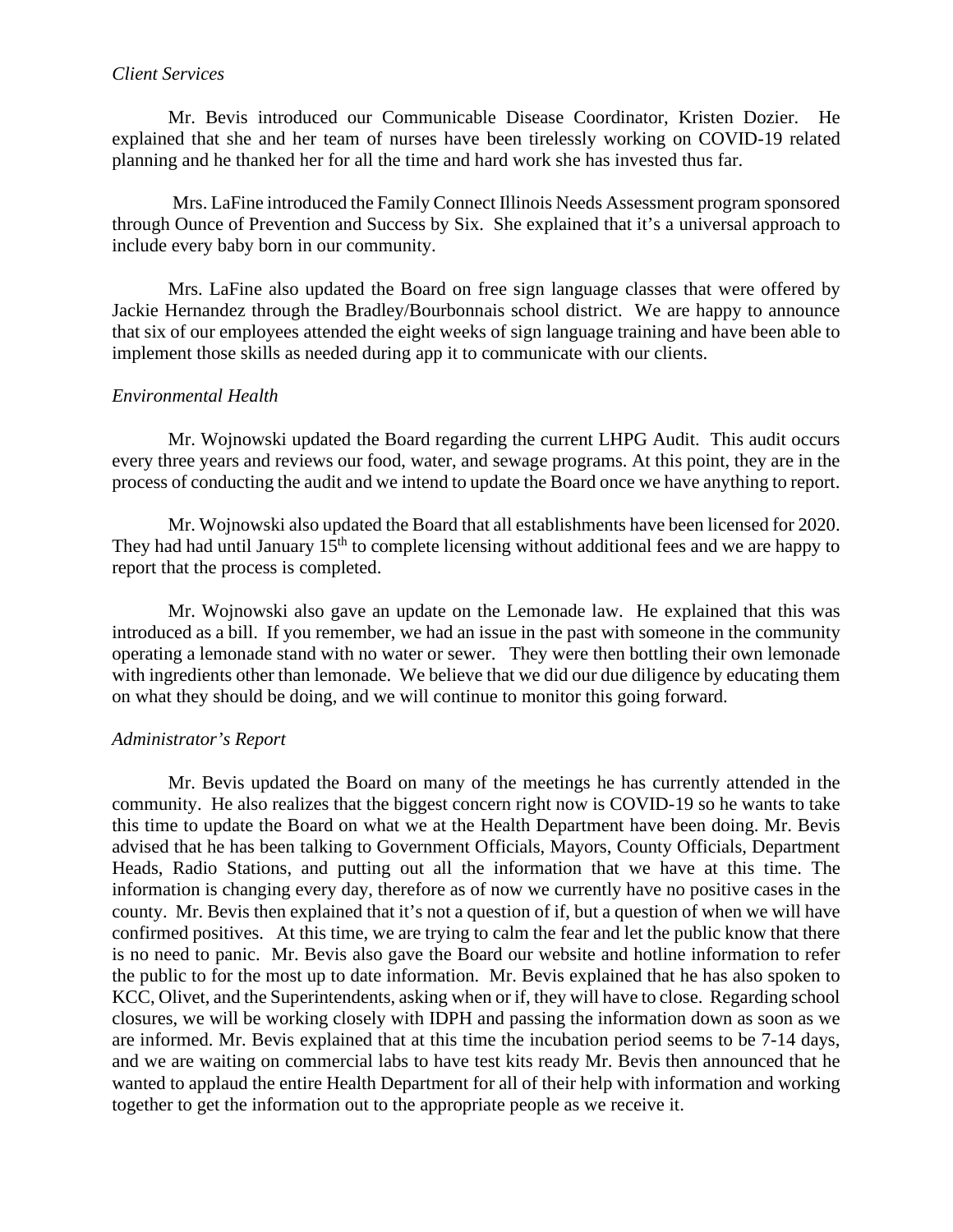Mr. Bevis also updated the Board on the recent completion of building security within the Health Department. We installed card reader locks on both sets of double doors, as well as the Maternal Child Health Suite to make sure that the public cannot access areas of the Health Department that they should not be in. We also installed multiple cameras throughout the building for added security.

#### ADMINISTRATIVE REPORTS

### *Financial Status*

Mrs. Weakley updated the Board on November 2019 financials, announcing that they have been updated to reflect revenues received through February 2020. These numbers are still unaudited, and we will not have final complete numbers until the audit is completed in May. As of now, we are at 100.74% for expenses, and we ended the year at \$191, 283.15 in net income and \$2, 389,668.98 total cash on hand. Mrs. Weakley then explained that December 2019, January 2020, and February 2020 will show very little revenue received because we only received one lump sum LHP grant in December, and one very small grant in January. From February until March 1<sup>st</sup>, we only received three grants, including WIC, Health Works, and Genetics. Once we start to receive property taxes and more clinic services payments then you will see our revenues increase from the 15.22% that we are currently at. As for February, we are at \$2,428,013.15 cash on hand, and currently at 25% of the year. Mr. Byrne made a motion to combine November and December 2019, as well as January and February 2020 financials, seconded by Mr. Johanek, the motion passed unanimously.

### OLD BUSINESS

Mr. Bevis announced that our 2019 Annual Audit has been partially completed. At this point they have found no issues and we were told that things look good. The auditors will now go back and compile their findings to complete the audit and we should receive a a final report in May.

Mr. Bevis also reminded the Board that he will be in contact with the Personnel committee regarding scheduling a time to meet for his evaluation.

### NEW BUSINESS

Mr. Bevis explained to the Board that we have two out of state travel requests. These requests are for our Health Promotion Coordinators. We have Lindsay and Kayla that will need to attend a training in Cleveland, Ohio, and Alysha that will going to a training in Detroit Michigan. All the expenses are covered by grants. Mr. Byrne made a motion to approve the out of state travel requests above, followed by Mr. Johanek, the motion passed unanimously

Mr. Bevis announced that will need to replace the HVAC unit in the lobby. We have already put this in our budget and have ordered the new unit. This is a necessity for clients, and we planned on replacing it this year.